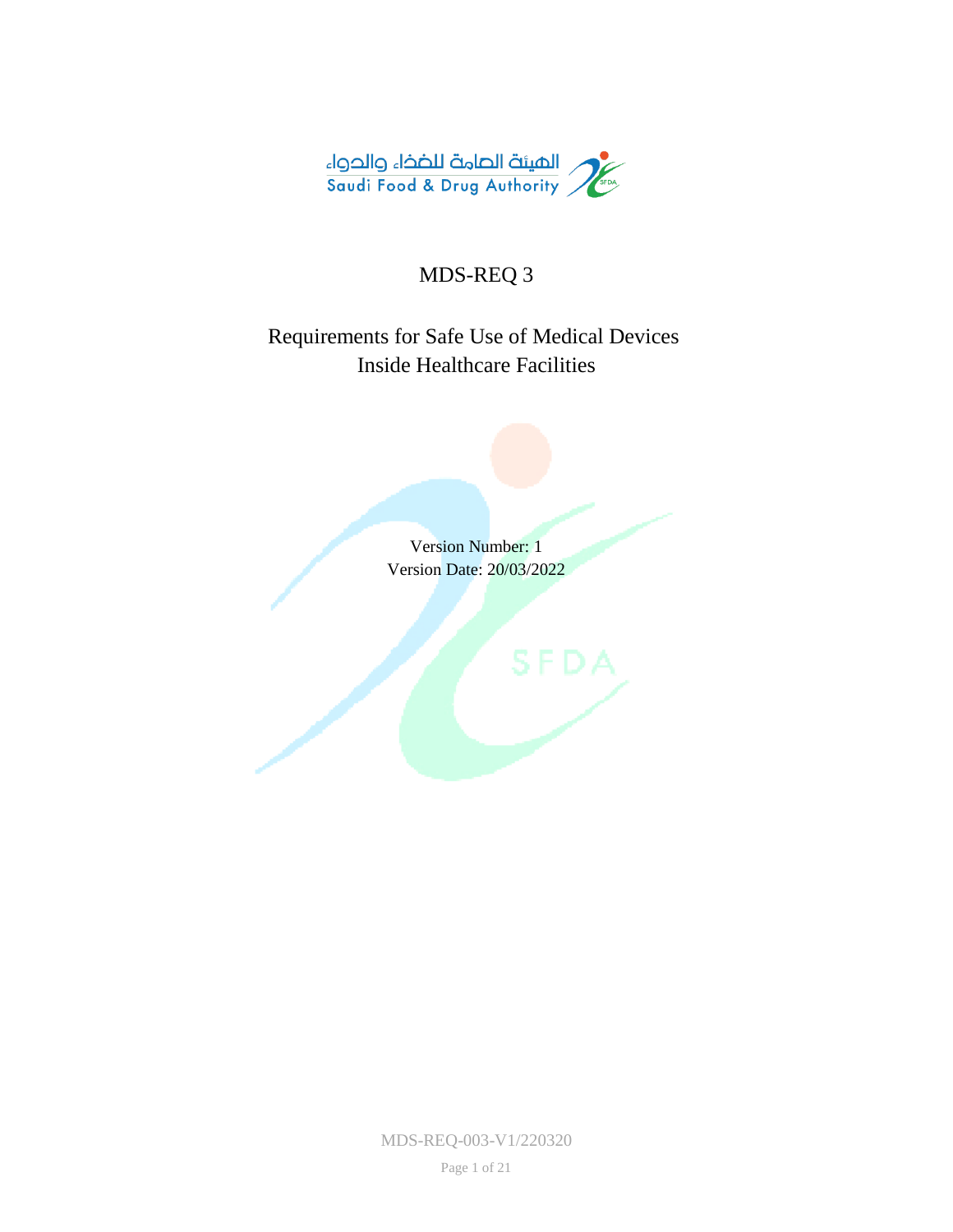# Content

|                                                                                                                                                                                                                               | 3              |
|-------------------------------------------------------------------------------------------------------------------------------------------------------------------------------------------------------------------------------|----------------|
|                                                                                                                                                                                                                               | 3              |
| Scope                                                                                                                                                                                                                         | $\overline{3}$ |
|                                                                                                                                                                                                                               | $\overline{3}$ |
| Requirements expansion of the contract of the contract of the contract of the contract of the contract of the contract of the contract of the contract of the contract of the contract of the contract of the contract of the |                |
|                                                                                                                                                                                                                               | 13             |
| Annex (1): Definitions and Abbreviations                                                                                                                                                                                      | 14             |
| Annex (2): Storage and Transportation of Medical Devices for Healthcare Providers 17                                                                                                                                          |                |
| Annex (3): Temperature Rates Related to Medical Devices Storage Conditions 20                                                                                                                                                 |                |
|                                                                                                                                                                                                                               |                |

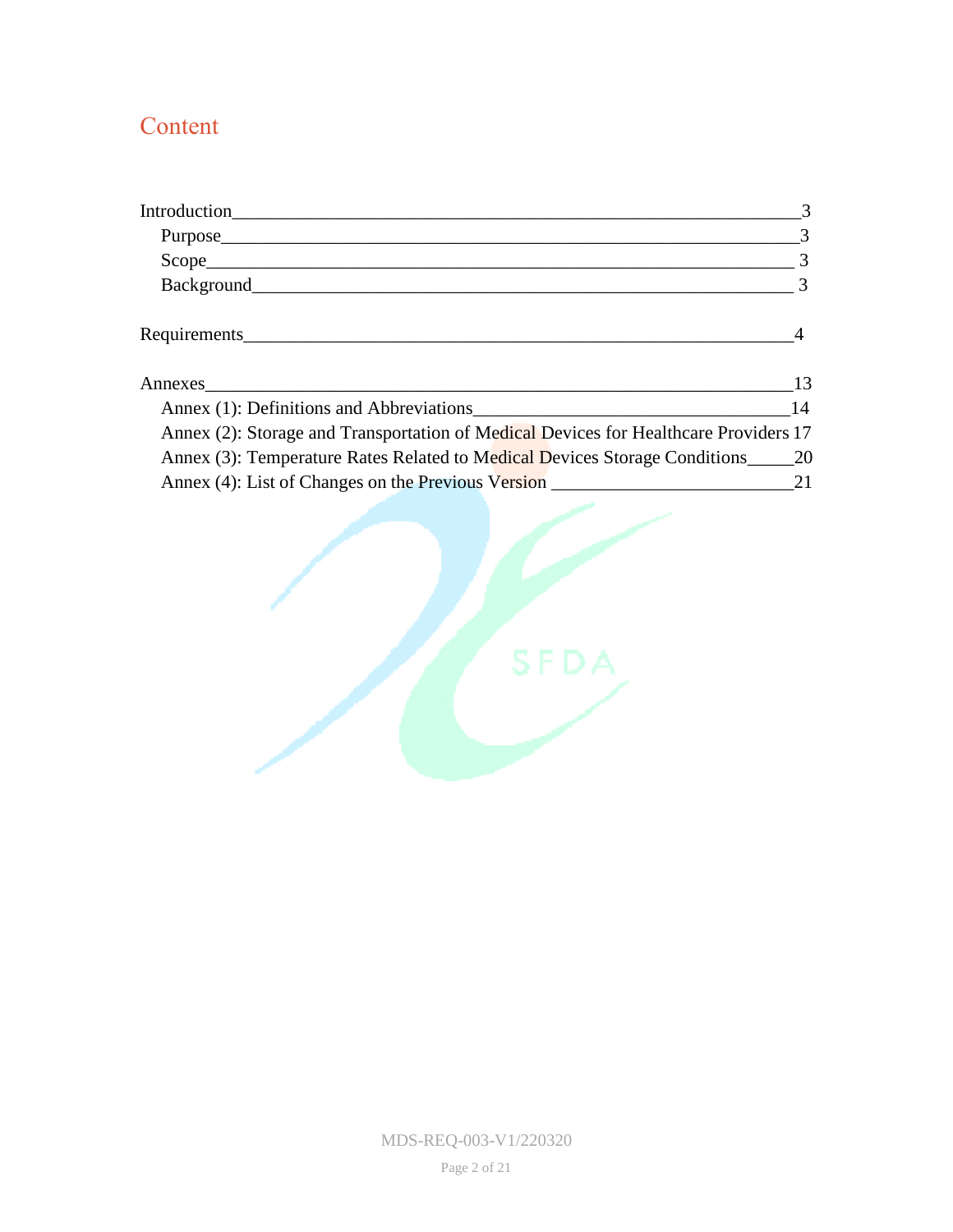# <span id="page-2-0"></span>Introduction

#### <span id="page-2-1"></span>Purpose

The purpose of this document is to specify and clarify the requirements for safe use of medical devices and radioactive medical materials inside healthcare facilities in order to ensure safety, efficiency and quality of them, and reduce potential risks corresponding to use and handle them inside healthcare facilities.

### <span id="page-2-2"></span>Scope<sub></sub>

This document applies to healthcare providers in KSA.

### <span id="page-2-3"></span>**Background**

SFDA has issued this document in reference to the following:

- Article (26) of the "Medical Devices Law" issued by the Royal Decree No. (M/54) dated 6/7/1442 H stipulated that "The SFDA shall monitor the compliance of healthcare providers with technical regulations within healthcare facilities in order to ensure the safety and efficacy of medical devices in diagnosis and treatment".
- Item (2) within the "Monitoring duties" in (Article 5) of the Law of the Saudi Food and Drug Authority, issued by Royal Decree No. (M/6) dated 25/1/1428 H stipulated that "Monitoring compliance of health establishments with international standards of safety related to the safe performance of medical devices".
- <span id="page-2-4"></span>Item (5) in (Article 3) of the Law of the Saudi Food and Drug Authority, issued by the issued by the Royal Decree No. (M/6) dated 25/1/1428 H stipulated that "Ensure that medical devices and in vitro diagnostic medical devices are accurate, safe and not affect human health"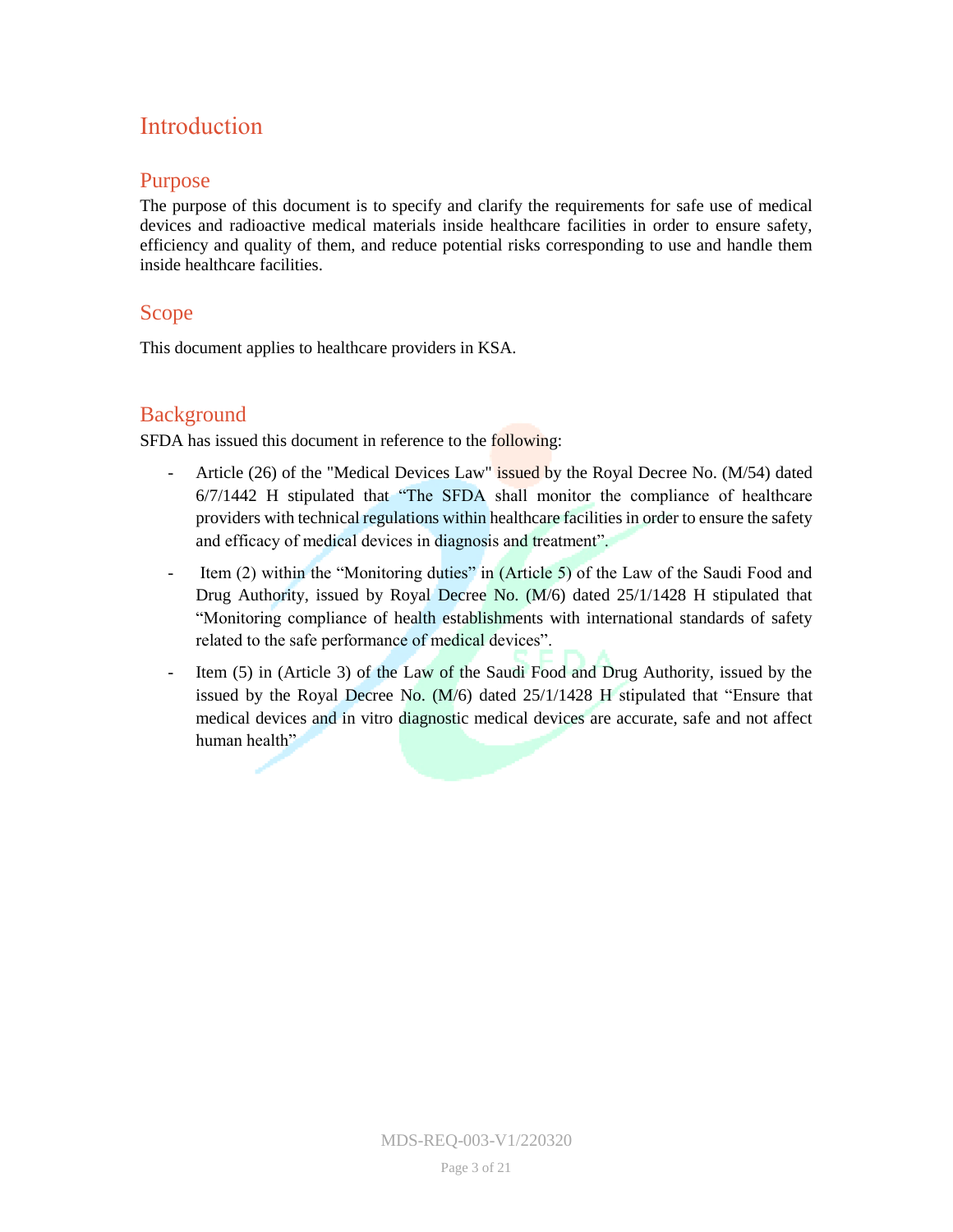# Requirements

### A. General

Healthcare providers shall:

- 1. Not deal with any Establishment engages in any of the activities subject to the Medical Devices Law, unless it is registered and licensed by the SFDA in the same scope of the dealing.
- 2. Adhere to the requirements of Safe Use of Medical Devices contained in this document to ensure their safety, efficacy and quality.
- 3. Ensure that all medical devices located in their facilities have a Marketing Authorization (MDMA) or Import Permission issued by the SFDA.
- 4. If the Marketing Authorization (MDMA) certificate expires and cannot be renewed, or in case of medical devices that didn't obtain a Marketing Authorization (MDMA) certificate and have been purchased or supplied before the mandatory enforcement of marketing authorization (before 2015), the following shall be provided:
	- a) Letter from the manufacturer guaranteeing that original spare parts will be available as well as the technical support for medical software.
	- b) Recent reports about periodic preventive maintenance of the device and quality assurance tests.
	- c) Any other requirements requested by the SFDA.

If these requirements, which ensure the safety, efficacy and quality of the medical device, not provided, then the device will be suspended.

- 5. Appoint a liaison officer with the National Center for Medical Devices Reporting. He/she has to be scientifically qualified in biomedical engineering or any medical devices related specialty, to carry out the tasks and responsibilities contained in the Requirements of medical device post-market surveillance published on the SFDA's website.
- 6. Issue a documented procedure for reporting medical devices incidents in accordance with the requirements of medical device post-market surveillance published on the SFDA's website.
- 7. Adhere to the requirements of the SFDA for radiology departments for safe use, which published on the SFDA's website.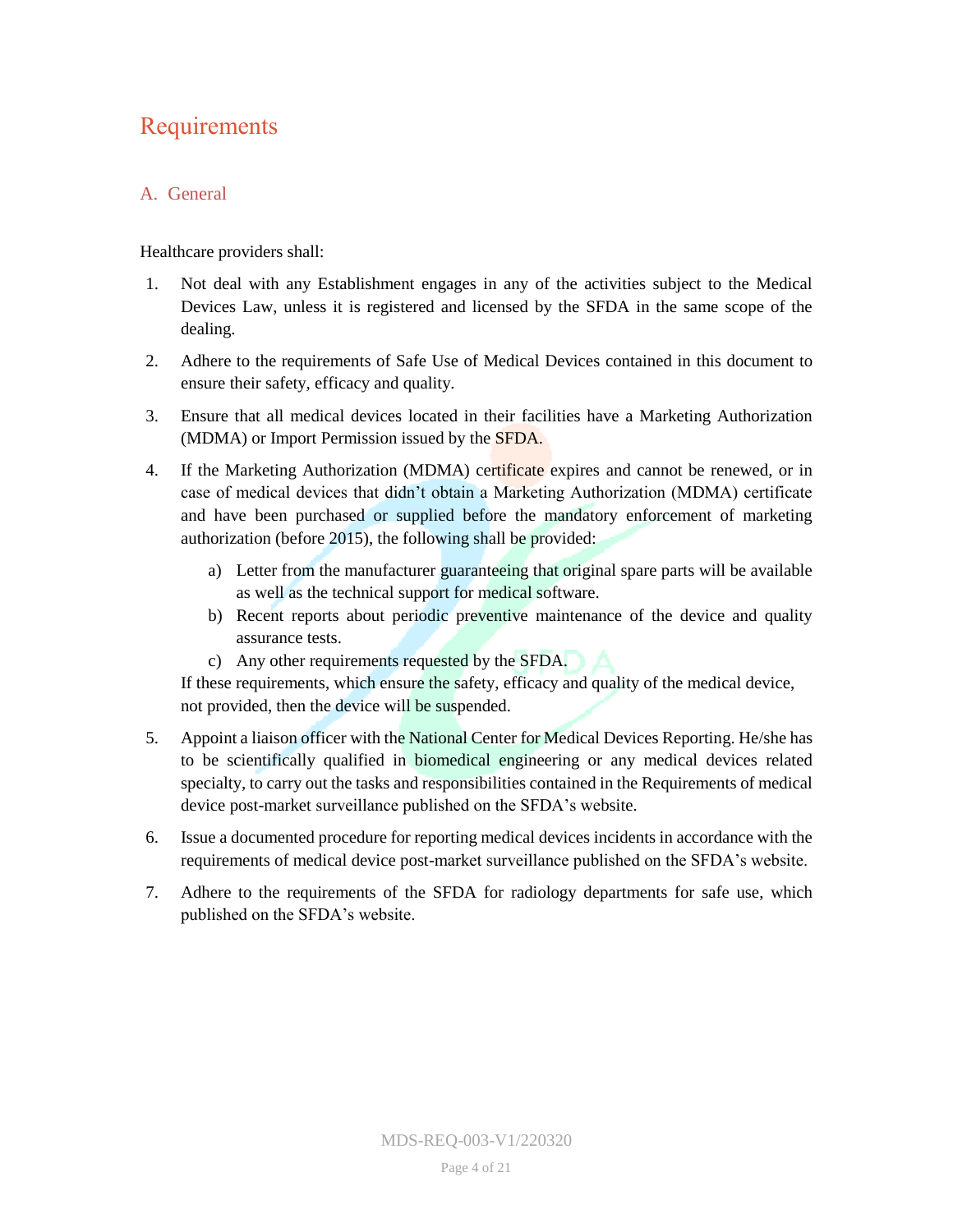#### B. Healthcare providers responsibilities

Health care providers shall:

- 1. Use the medical device according to the intended purpose of use approved by the SFDA, and not use it for other purposes contrary to the permitted purpose.
- 2. Ensure that Radioactive Medical Materials have been approved by the SFDA in relation to technical and clinical specifications.
- 3. Comply with the safe use requirements of radiology and medical imaging devices (ionizing and non-ionizing) referred to in section  $(D)$ .
- 4. Comply with the safe use requirements for radioactive medical materials referred to in Section  $(E)$ .
- 5. Medical devices classified as high risk in accordance with the Classification System shall not be dispensed for use outside the facility of the healthcare provider without prescription.
- 6. Ensure that the implant card is provided by the manufacturer and given to the patient after including the following additional information:
	- a) The name of the patient and the physician.
	- b) Address of the health care facility.
	- c) Date of Implantation.
- 7. Ensure that the medical device supplied with the accessories provided by the manufacturer, in addition to all the necessary information and documents including instructions for use and maintenance.
- 8. Inform the SFDA about medical devices that violate the provisions and requirements of the law and its regulation, including fraudulent, unregistered and medical devices that do not have marketing authorization (MDMA).
- 9. Provide all information about the violated medical devices.
- 10. Adhere to report to NCMDR immediately about all medical devices related incidents in accordance with the requirements of post-market surveillance published on the SFDA website, and to provide the NCMDR with all necessary information and documents including the available and dispensed quantities of related devices.
- 11. In case there is a safety alert, the medical device shall be dealt in accordance with the recommendations included in the field safety corrective action.
- 12. Suspend the use of the medical device if the corrective action states that, pending a notification by the NCMDR indicating that the Field Safety Corrective Action has been completed.
- 13. Notify the SFDA through the NCMDR about any incidents resulting from the use of radiology and medical imaging devices (ionizing and non-ionizing) within radiology departments, in addition to any incidents or radiological contamination related to the use of radioactive medical materials or in the event of loss of any of them, and provide the SFDA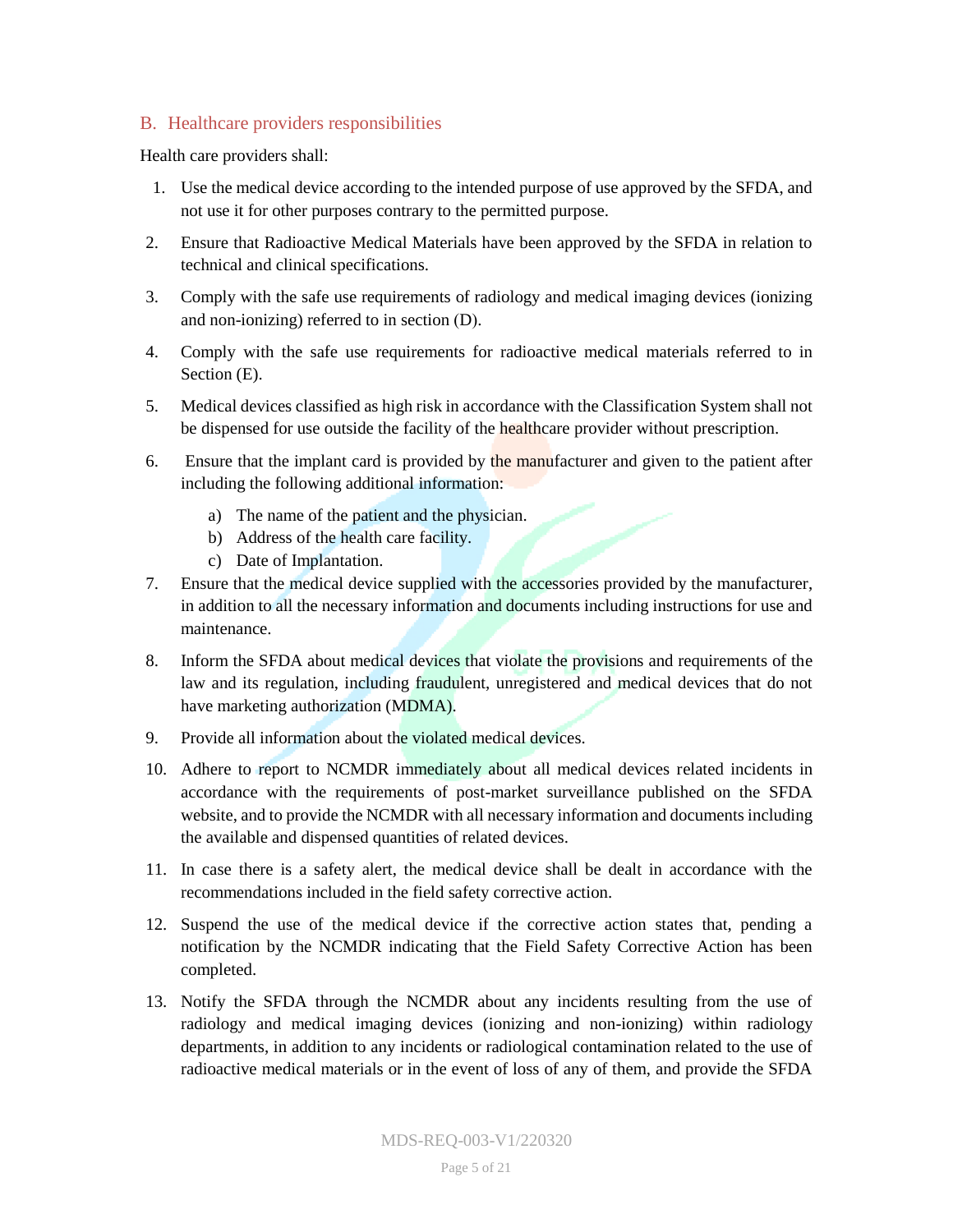with the results of the investigation, taken action, and new developed policies and procedures to ensure that such incidents do not recur.

- 14. Ensure that the clinical trials conducted in their facilities is approved by the SFDA, and that there is a documented policy for clinical trials within the facility in accordance with the requirements for clinical trials of medical devices published on the SFDA website.
- 15. Ensure that the advertising materials displayed in their facility are approved by the SFDA in accordance with requirements for the approval of advertising and conducting awareness or charitable campaigns of medical devices published on the SFDA website.
- 16. Providing maintenance services for medical devices in accordance with the responsibilities referred to in Section (C), through the following:
	- a) Establishing and developing a specialized department in medical devices.
	- b) Supervising the parties who have been contracted to manage and provide maintenance services for medical devices after ensuring that they are licensed by the SFDA.
- 17. The staff of the specialized department in medical devices should hold academic or technical qualifications in biomedical technology/ engineering or any related specialty.
- 18. Appoint a Radiation Protection Officer in radiology departments as well as qualified and trained medical physicists, to conduct quality assurance tests and radiation measurements, provided that they should not be administratively associated with radiology departments. A quality assurance and radiometric service providers licensed by the SFDA may be contracted.
- 19. Provide a dedicated and equipped place for the maintenance of medical devices, in case that the health care provider is maintaining medical devices.
- 20. Adhere with manufacturer instructions, in addition to the requirements for storage and transportation of medical devices described in Annex (2).
- 21. Single-use medical devices shall not be reprocessed.
- 22. Comply with the requirement of destruction of medical devices in accordance with article (20/1) in the regulation.
- 23. Comply with the requirement of donation or loan of medical devices in accordance with article (20/5) in the regulation.
- 24. Issue documented policies covering responsibilities and procedures for all stages of dealing with the medical device.
- 25. Any other requirements published on the SFDA website.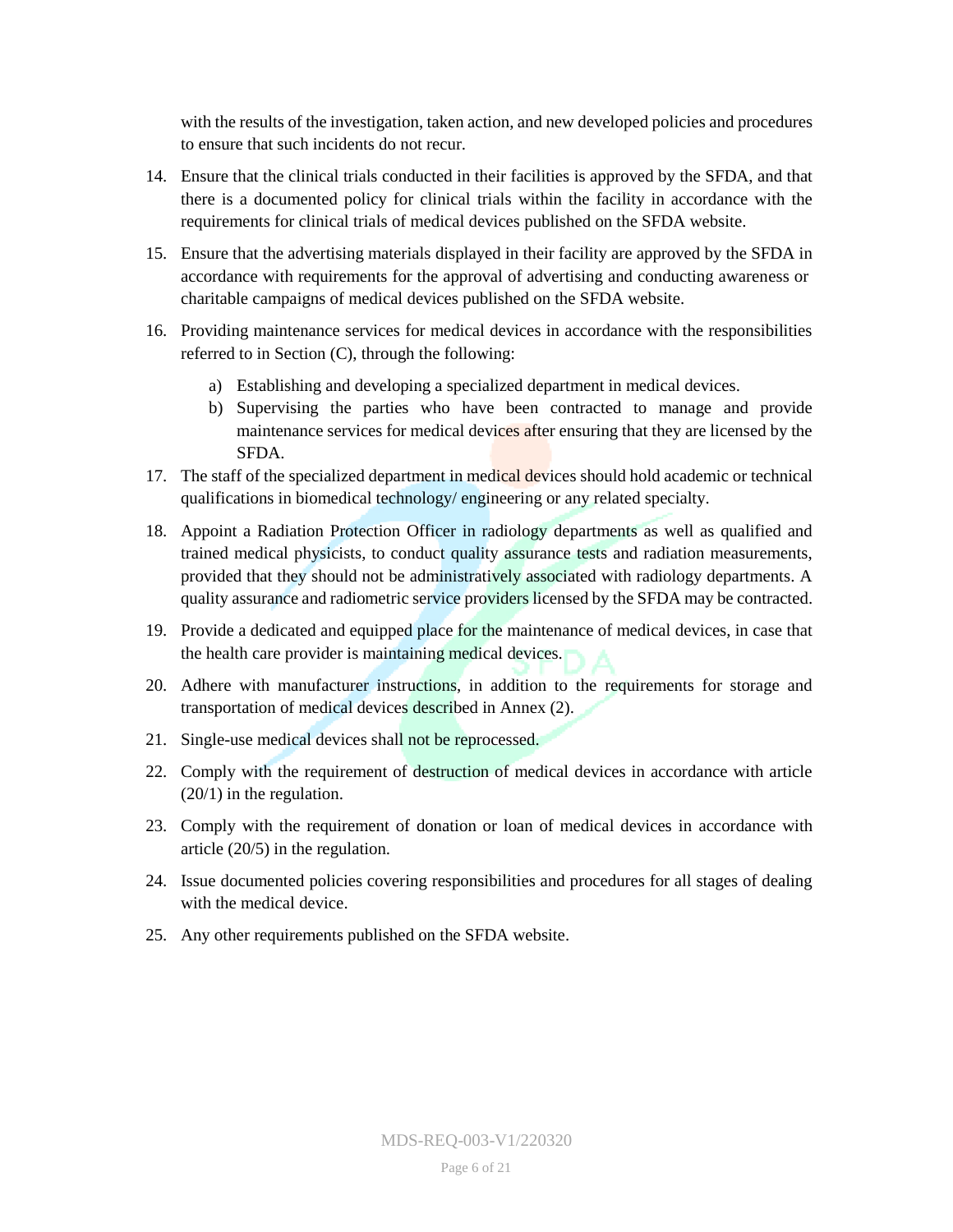#### C. Responsibilities of the specialized department in medical devices

In addition to the responsibilities of the healthcare provider contained in this document, the specialized department in medical devices shall undertake the following responsibilities:

- 1. Have documented policies for:
	- a) Maintenance of medical device, including periodic preventive maintenance (PPM), corrective maintenance, calibration and quality assurance tests.
	- b) Reprocessing medical devices in accordance with the reprocessing requirements contained in article (20/2) in the regulation.
	- c) Follow up with safety alerts and field safety corrective actions.
- 2. Provide pre-installation requirements for the medical device, and all other requirements associated with the medical device (e.g. chemical requirements, medical gas requirements, central supply requirements, sterilization or cleaning requirements) as per the manufacturer recommendations.
- 3. Conduct pre-installation acceptance tests to ensure receiving the device in a good condition.
- 4. Supervising the configuration and installation of the medical device at the designated site in accordance with the manufacturer recommendations and with the documented policy, and ensuring that it is fully functional.
- 5. Obtain an installation report shows that the device has been installed in a good condition, it is fully functional, and has passed all acceptance tests, in addition to that the end user has been trained to operate it. Both the biomedical technician\engineer and the end user shall approve such report.
- 6. Receiving of all documents related to device configurations, implemented schematics and IT specifications.
- 7. Assign a control number and affix it on the medical device, along with any other appropriate tags (e.g., the warranty expiry date).
- 8. Identify appropriate training needs for operation and maintenance.
- 9. Ensure that the manufacturer or a trained person by the manufacturer provides appropriate training on the device for the user and the biomedical engineer/technician and retain the training records and certificates.
- 10. Conduct the necessary tests to ensure the safety, efficacy and quality of the medical device during use in accordance with the manufacturer instructions, and notify the NCMDR In case of any failure of the tested device.
- 11. Ensure that maintenance is provided by the manufacturer or by a maintenance services provider licensed from SFDA, or by qualified technical staff who received specialized training from the manufacturer or from a trained person by the manufacturer.
- 12. Determine the requirements for periodic preventive maintenance in accordance with the manufacturer instructions.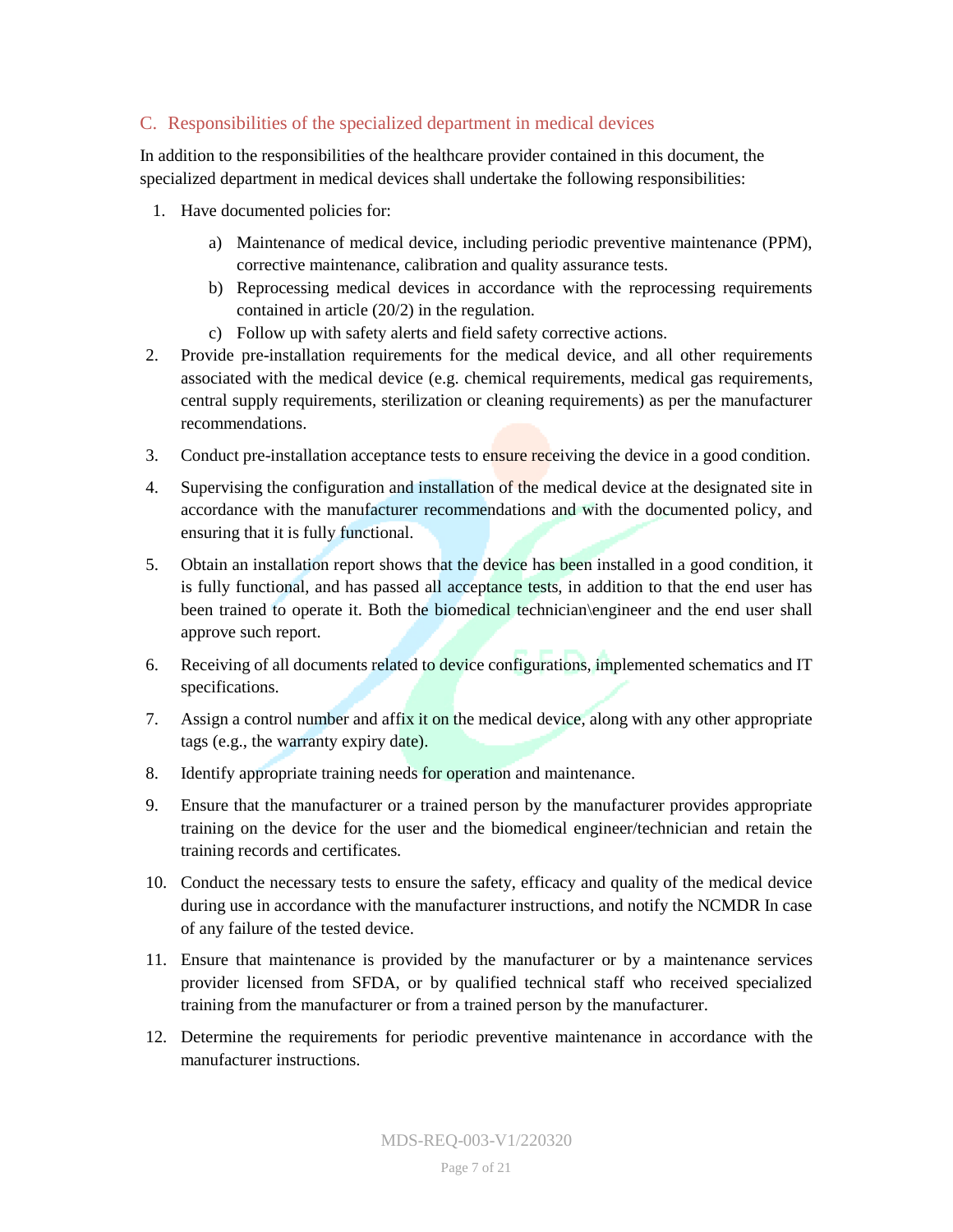- 13. The obligation to conduct electrical safety tests, as well as periodic preventive maintenance (PPM) as follows:
	- a) The medical device should be clean, disinfected (if needed) and functioning properly.
	- b) It should be conducted by trained people from the manufacturer, and its procedures and frequency consistent with the manufacturer requirements.
	- c) Scheduling periodic preventive maintenance (PPM).
	- d) Documenting the details of periodic preventive maintenance (PPM) (records, tool kits, etc.) within the medical device log in the maintenance management system, and retain these information for at least five years.
	- e) Affixing a tag on the medical device after conducting the periodic preventive maintenance (PPM), indicating at least the date of the previous PPM, the date of the next PPM and who perform it.
	- f) Approval of periodic preventive maintenance (PPM) report by the end user and the biomedical engineer/technician or the maintenance service provider.
- 14. Monitor all processes of periodic preventive and corrective maintenance.
- 15. Provide appropriate testing equipment to examine the function, calibration, performance and safety of the medical device in accordance with the Law of Calibration and Measurements.
- 16. Ensure that the test equipment has been calibrated by the manufacturer or an accredited entity, in accordance with the Law of Calibration and Measurements issued by Royal Decree No.  $(M/51)$ , date 13/11/1434 H, its regulation and related instructions, and retain the calibration certificates.
- 17. Conduct functional tests of the medical device using test equipment in accordance with the manufacturer instructions, and notify the NCMDR In case of any failure of the tested device.
- 18. Provide a maintenance management system and inventory management system to collect, store, organize, analyze and record medical device information, in addition to the necessary spare parts and a list of all assigned spare parts suppliers by the manufacturer.
- 19. Apply the manufacturer's instructions of corrective maintenance and calibration. In the absence of instructions, refer to the standards and guidance approved by the SFDA.
- 20. Review reports issued by the NCMDR or the manufacturer concerning safety alerts and corrective actions.
- 21. Establish a record within the maintenance management system for each medical device includes at least the following information:
	- a) General information about the medical device.
	- b) Periodic preventive maintenance (PPM): frequency of PPM, updated procedures, calibration requirements, used spare parts, date of each PPM, used test equipment and tools, who perform the maintenance and consumed time.
	- c) Corrective maintenance: problem date and description, used spare parts and consumed time.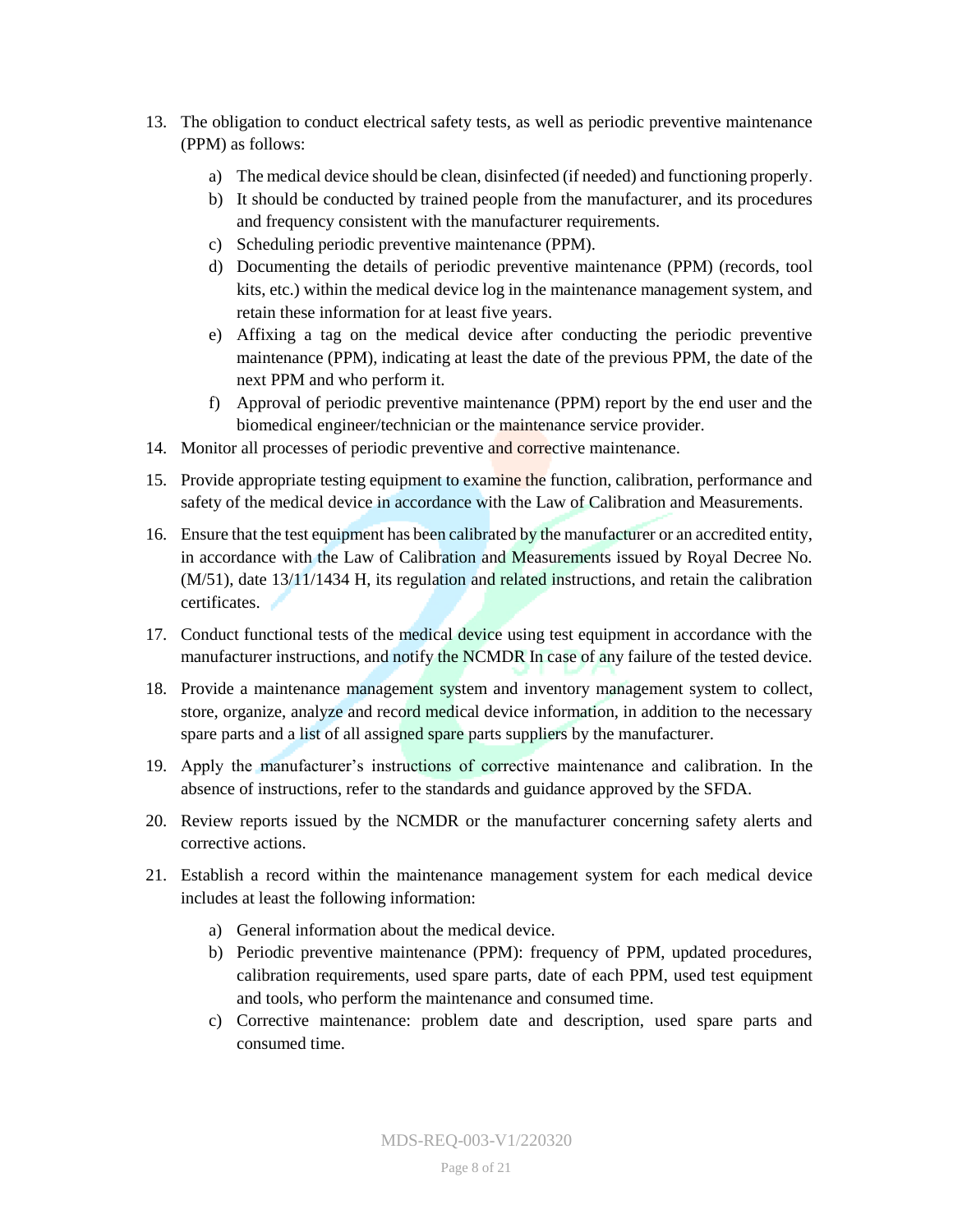- d) Field Safety Corrective Action: date of safety alert, description of the problem and the required corrective action, date of implementation of the field safety corrective action.
- 22. Provide appropriate tags in accordance to the device condition, for example (Out of Service and PPM).
- 23. Any other requirements published on the SFDA website.



MDS-REQ-003-V1/220320

Page 9 of 21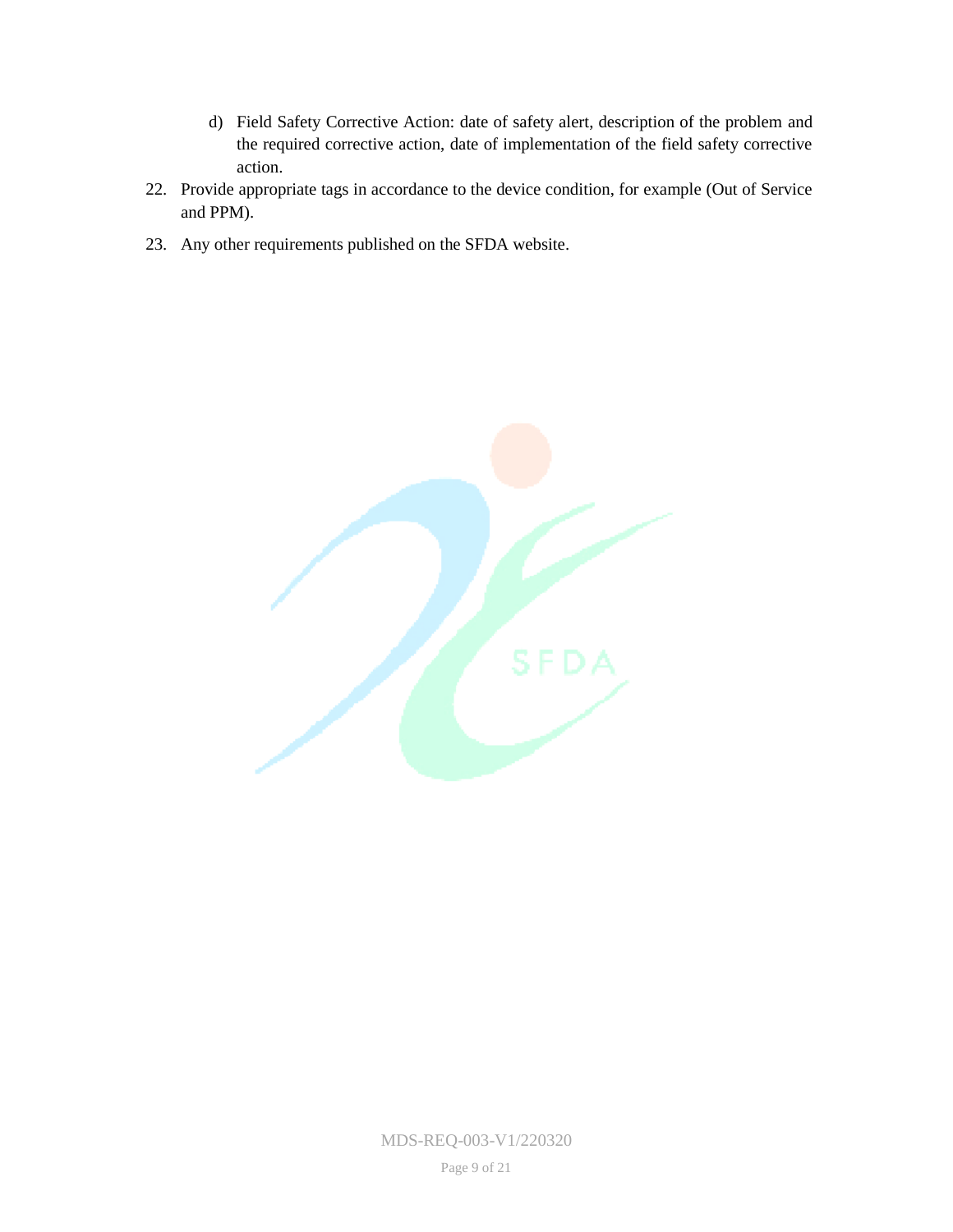#### D. Requirements for the safe use of radiology and medical imaging devices (ionizing and non-ionizing)

Along with abovementioned requirements and responsibilities, all departments operating radiology and medical imaging devices (ionizing and non-ionizing) shall comply the following:

- 1. Provide documented policies and procedures related to radiation protection and safety, and Quality Assurance programs for radiology departments and review them regularly.
- 2. The documented policies and procedures related to radiation protection and safety in dealing with radiology and medical imaging devices.
- 3. Apply National Diagnostic Reference Level (NDRL) published on the SFDA website and keep all relevant records.
- 4. Periodically conduct quality assurance tests for radiology and medical imaging devices through qualified and trained specialists in the healthcare facilities or third party that is licensed from the SFDA to provide this service, and retain the tests reports.
- 5. Notify SFDA through the NCMDR in case of any failure of the tested device and attach a corrective action plan to fix such failure within (3) working days from the date of receiving the test report. The continuity of using the device is restricted by the recommendation found in the report.
- 6. Periodically conduct the necessary tests to ensure the efficiency and quality of shielding of the radiology rooms (which are required to be shielded and retain the tests reports).
- 7. Immediately stop using radiology and medical imaging devices that fail in the efficiency and quality of shielding tests and notify SFDA through the NCMDR and attach a corrective action plan to fix such failure within (3) working days from the date of receiving the test report.
- 8. Provide personal protective equipment (PPE) for staff and patients to protect them from the risk of ionizing and non-ionizing radiation, while obligate to the following:
	- a) Provide adequate number of different sizes (for adult and children) and for various uses (e.g. full body apron, pelvic apron, thyroid collar, gloves, and glasses), and/or any other protective equipment in every room containing a medical device emitting ionizing and non-ionizing radiation.
	- b) Use PPE if not interfering with the imaging procedure.
	- c) Store PPE properly to keep its efficiency.
	- d) Test PPE periodically to ensure their efficiency and retain test reports.
	- e) Provide adequate number of laser safety glasses corresponding to the device wavelength, and store them properly to protect from any fractures or scratches that may affect its efficiency while excluding the damaged ones.
	- f) Provide adequate number of laser safety glasses for patients that are completely impermeable to laser.
- 9. Commit to monitor the ionizing radiation doses exposed by worker during their work period according to the following: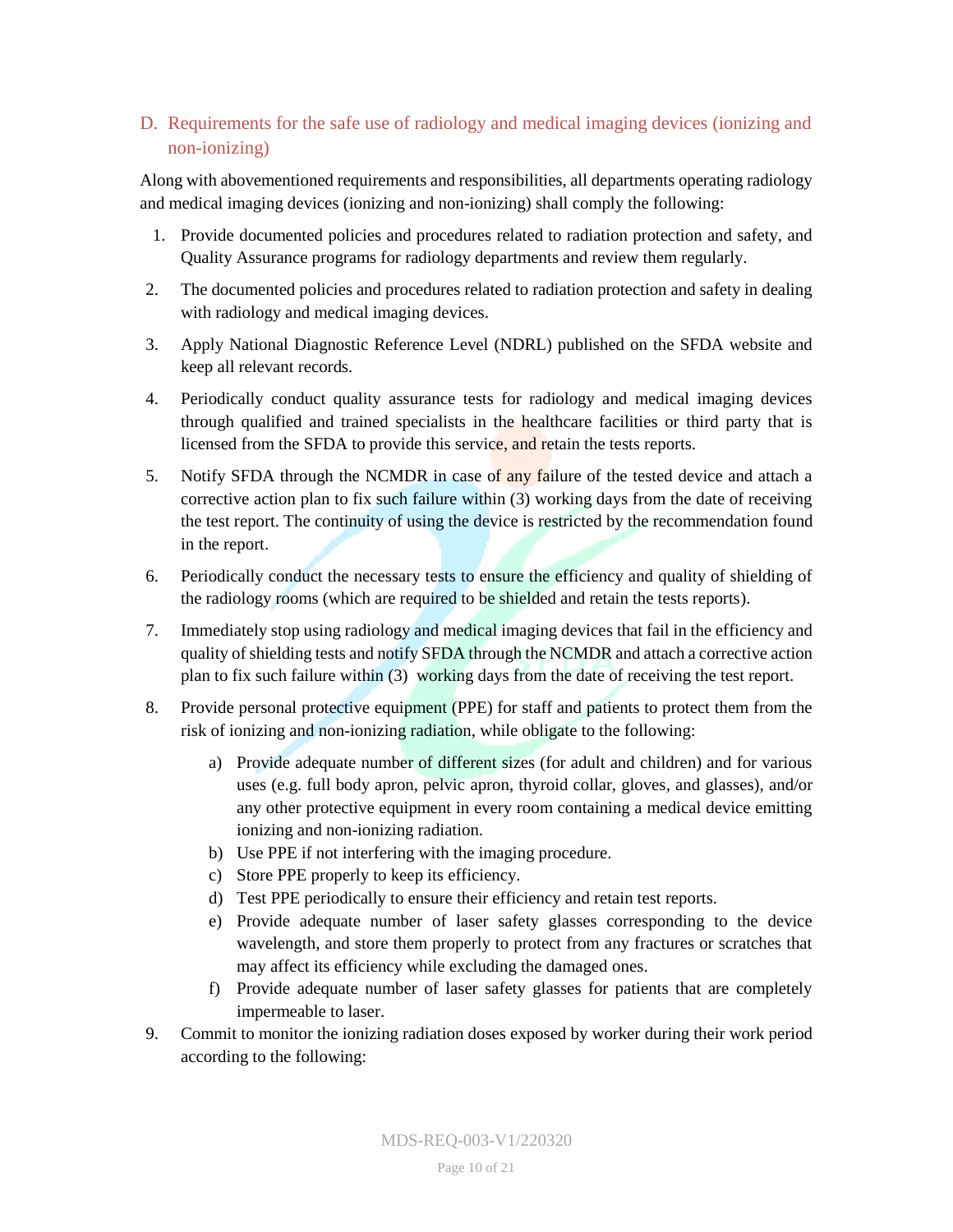- a) Provide each classified worker with two personal dosimeter badges (A&B) that used alternately when one of them sent off for reading.
- b) Keep personal dosimeter records during entire work period.
- c) Provide additional personal dosimeter for extremities when exposure to high radiation dose is expected.
- d) Perform a risk assessment to determine the expected annual dose for the classified worker in the dental radiology departments, and determine the need to provide personal dosimeter badge accordingly.
- e) Provide additional personal dosimeter for pregnant worker in radiology departments to be wear at the level of pelvic area regardless of the expected dose level.
- 10. Equip the radiology rooms' doors with radiation warning signs (ionizing and non-ionizing radiation) in Arabic and English in radiology departments, including pregnancy warning signs for ionizing radiation rooms.
- 11. Equip the ionizing radiation rooms' entrances with warning lights that automatically illuminate when the radiation dose is released.
- 12. When mobile ionizing radiation devices is permanently used in a particular room, a risk assessment shall be performed for the operators as well as for who frequently pass through that room and the surroundings to determine the need for shielding while retain the risk assessment report.
- 13. Provide mobile radiation barriers to be used with ionizing radiation devices to protect patients and staff from unjustified radiation exposure.
- 14. Equip radiation rooms (ionizing and non-ionizing) with means that allow the operator to continuously monitor the patient during procedure.
- 15. Configure dedicated area for operators of ionizing radiation devices to ensure their safety from radiation hazards.
- 16. Any other requirements published on the SFDA website.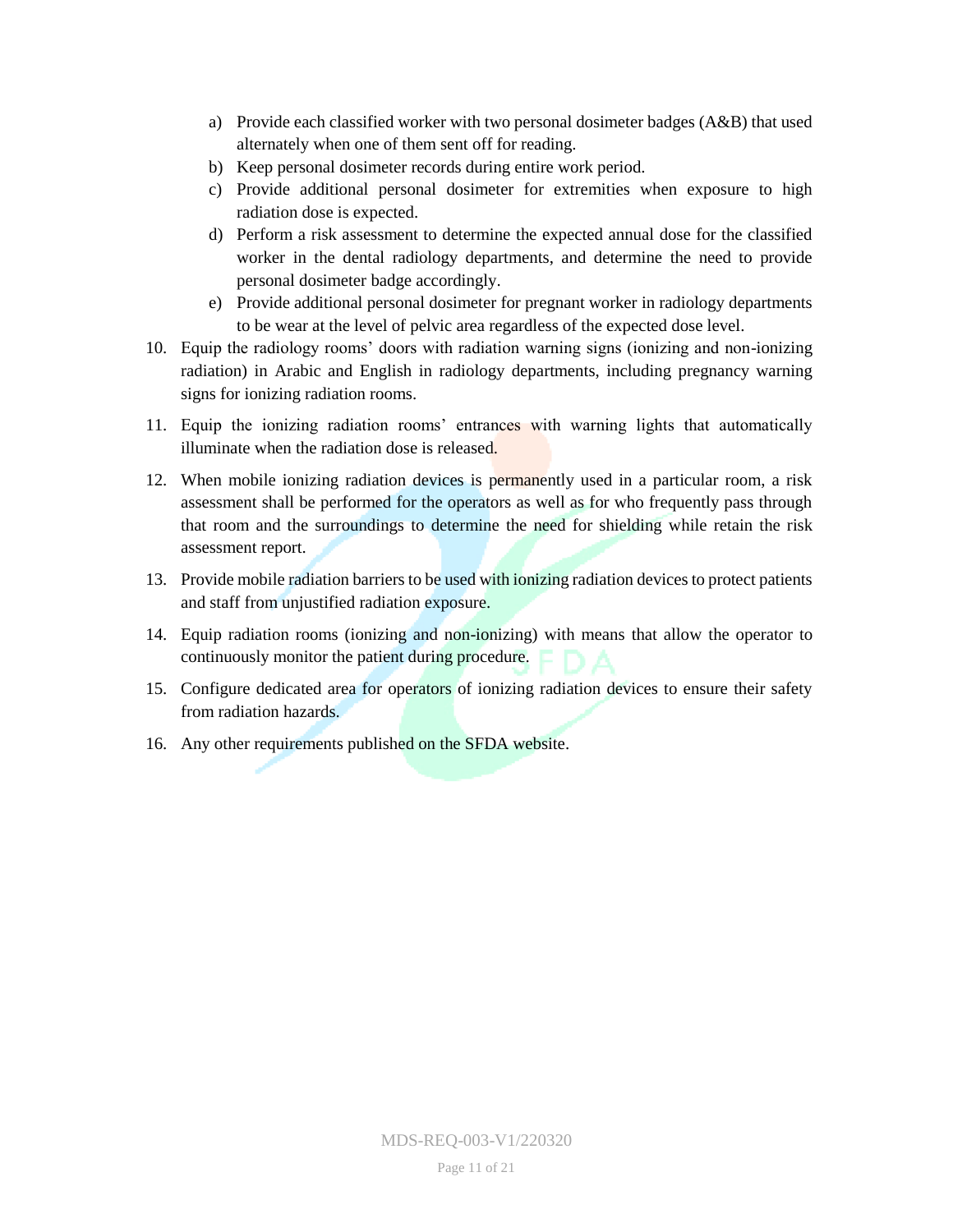#### E. Requirements for the safe use of medical radioactive materials

Along with abovementioned requirements and responsibilities, all departments deal with radioactive medical materials shall comply the following:

- 1. Provide documented policies and procedures for the safe use of radioactive medical materials. This should include, but not limited to, adverse events related to radioactive contamination or the loss of radioactive material, and retain the adverse events reports and investigation reports.
- 2. Configure dedicated and secure place to store radioactive medical materials (active or decayed) to restrict unauthorized access.
- 3. Install surveillance cameras inside the hot lab.
- 4. All accesses within nuclear medicine and radiotherapy departments shall be secured from unauthorized access.
- 5. Install a communication device inside the hot lab to use in case of emergency.
- 6. Install area monitor inside the hot lab, regularly calibrate it and provide alternative backup devices.
- 7. Provide survey meters, regularly calibrate it and provide alternative backup devices.
- 8. Provide radiation safety equipment to use in case of emergency, this include:
	- a) Sink and eye washer/shower.
	- b) Radiation contamination monitoring kit.
	- c) Radiation Decontamination kit.
- 9. Assign a designated path for the transfer of radioactive medical material from the collection area to the hot lab.
- 10. The RSO shall escort the radioactive material from collection area to the assigned storage area.
- 11. The RSO shall keep track of all radioactive materials with their serial numbers and retain all documentations.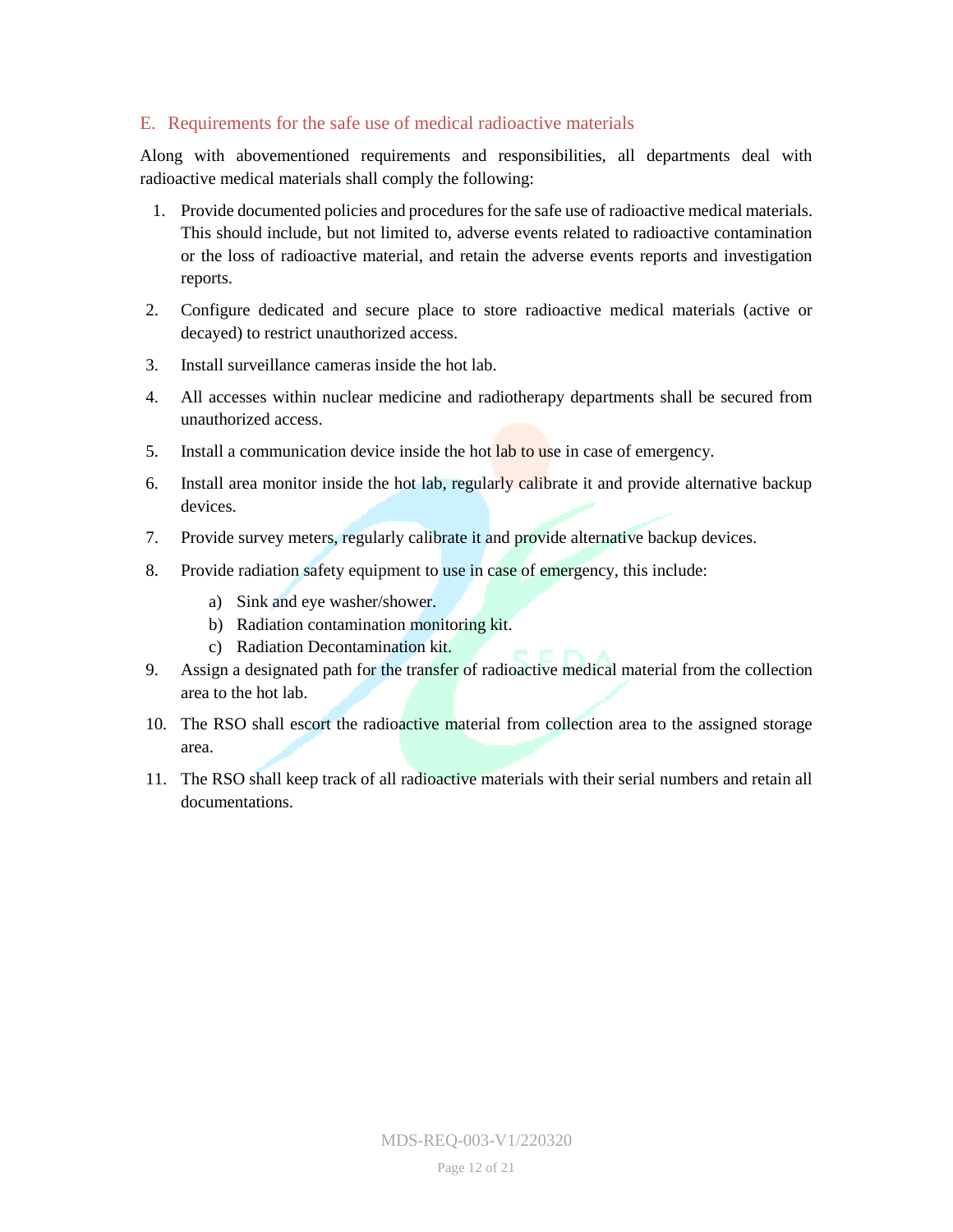<span id="page-12-0"></span>

MDS-REQ-003-V1/220320

Page 13 of 21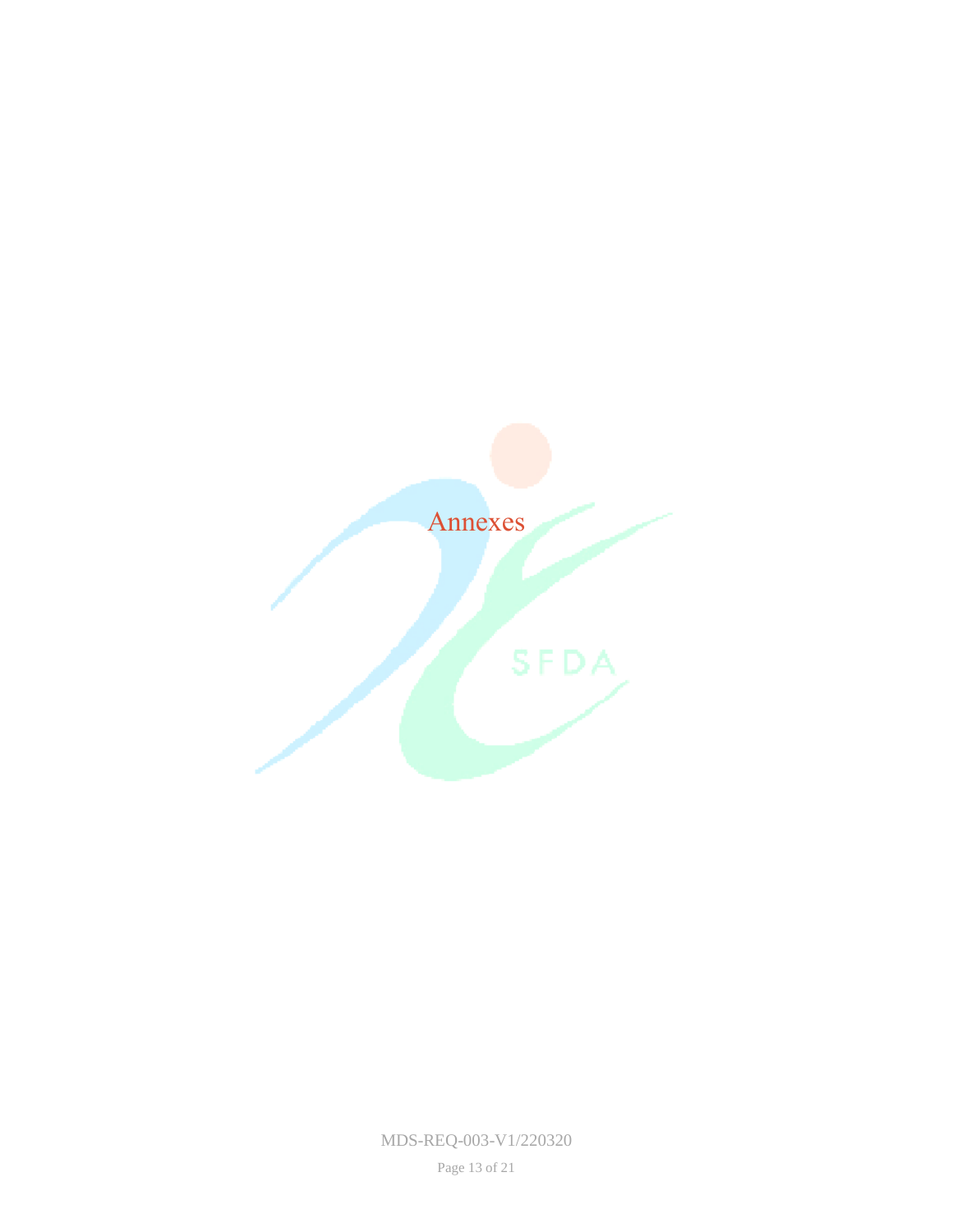<span id="page-13-0"></span>

| <b>KSA</b>                         | Kingdom of Saudi Arabia                                                                                                                                                                                                                                                                                                                                                                                                                                                                                                                                                                                                                                                                                                                                                                                                                                                                                                                              |  |  |
|------------------------------------|------------------------------------------------------------------------------------------------------------------------------------------------------------------------------------------------------------------------------------------------------------------------------------------------------------------------------------------------------------------------------------------------------------------------------------------------------------------------------------------------------------------------------------------------------------------------------------------------------------------------------------------------------------------------------------------------------------------------------------------------------------------------------------------------------------------------------------------------------------------------------------------------------------------------------------------------------|--|--|
| <b>SFDA</b>                        | Saudi Food and Drug Authority                                                                                                                                                                                                                                                                                                                                                                                                                                                                                                                                                                                                                                                                                                                                                                                                                                                                                                                        |  |  |
| Regulation                         | Executive Regulation of the Law.                                                                                                                                                                                                                                                                                                                                                                                                                                                                                                                                                                                                                                                                                                                                                                                                                                                                                                                     |  |  |
| <b>NCMDR</b>                       | The National Center for Medical Devices Reporting                                                                                                                                                                                                                                                                                                                                                                                                                                                                                                                                                                                                                                                                                                                                                                                                                                                                                                    |  |  |
| <b>RSO</b>                         | <b>Radiation Safety Officer</b>                                                                                                                                                                                                                                                                                                                                                                                                                                                                                                                                                                                                                                                                                                                                                                                                                                                                                                                      |  |  |
| <b>Medical Device</b>              | Any instrument, apparatus, implement, implant, in vitro reagent or<br>calibrator, software, or material used for operating medical devices, or<br>any other similar or related article, intended to be used alone or in<br>combination with other devices for diagnosis, prevention, monitoring,<br>treatment, or alleviation of disease or injury, or for<br>controlling,<br>compensation for an injury; investigation, replacement, modification, or<br>support of the anatomy or of a physiological process; supporting or<br>sustaining life; controlling or assisting conception; sterilization of medical<br>devices; providing information for medical or diagnostic purposes by<br>means of in vitro examination of specimens derived from the human body;<br>and does not achieve its primary intended action by pharmacological,<br>immunological or metabolic means, but which may be assisted in its<br>intended function by such means. |  |  |
| <b>Medical Supply</b>              | A medical substances and products used in diagnosis, treatment,<br>prosthetics, orthotics, or in disability cases or other medical uses for<br>humans, including medical gases.                                                                                                                                                                                                                                                                                                                                                                                                                                                                                                                                                                                                                                                                                                                                                                      |  |  |
| Radioactive<br>Medical<br>Material | A material that emits ionizing radiation either by itself or when used with<br>other medical devices for the purpose of diagnosis and treatment.                                                                                                                                                                                                                                                                                                                                                                                                                                                                                                                                                                                                                                                                                                                                                                                                     |  |  |
| Reprocessing                       | Procedures implemented on a used medical device for safe reuse, such as<br>cleaning, disinfection, sterilization, testing and restoration of its technical<br>functions and safety.                                                                                                                                                                                                                                                                                                                                                                                                                                                                                                                                                                                                                                                                                                                                                                  |  |  |
| User                               | A person, whether a professional, lay person, or a patient, who uses<br><sub>a</sub><br>medical device.                                                                                                                                                                                                                                                                                                                                                                                                                                                                                                                                                                                                                                                                                                                                                                                                                                              |  |  |
| Manufacturer                       | Any national or foreign establishment the purposes of which include<br>designing or manufacturing medical devices for use under its name within<br>abroad. Manufacturing includes: refurbishing,<br>Kingdom or<br>the<br>assembling, packaging, and labelling.                                                                                                                                                                                                                                                                                                                                                                                                                                                                                                                                                                                                                                                                                       |  |  |
| <b>Healthcare Provider</b>         | Any government or private establishment that provides healthcare<br>services.                                                                                                                                                                                                                                                                                                                                                                                                                                                                                                                                                                                                                                                                                                                                                                                                                                                                        |  |  |
| Authorized<br>Representative (AR)  | A legal person based in the Kingdom who has written authorization from<br>a manufacturer located outside the Kingdom to represent it in the<br>Kingdom with regard to the implementation of this Law and its<br>Regulation.                                                                                                                                                                                                                                                                                                                                                                                                                                                                                                                                                                                                                                                                                                                          |  |  |
| License                            | A document issued by the SFDA to engage in any of the activities subject<br>to this Law.                                                                                                                                                                                                                                                                                                                                                                                                                                                                                                                                                                                                                                                                                                                                                                                                                                                             |  |  |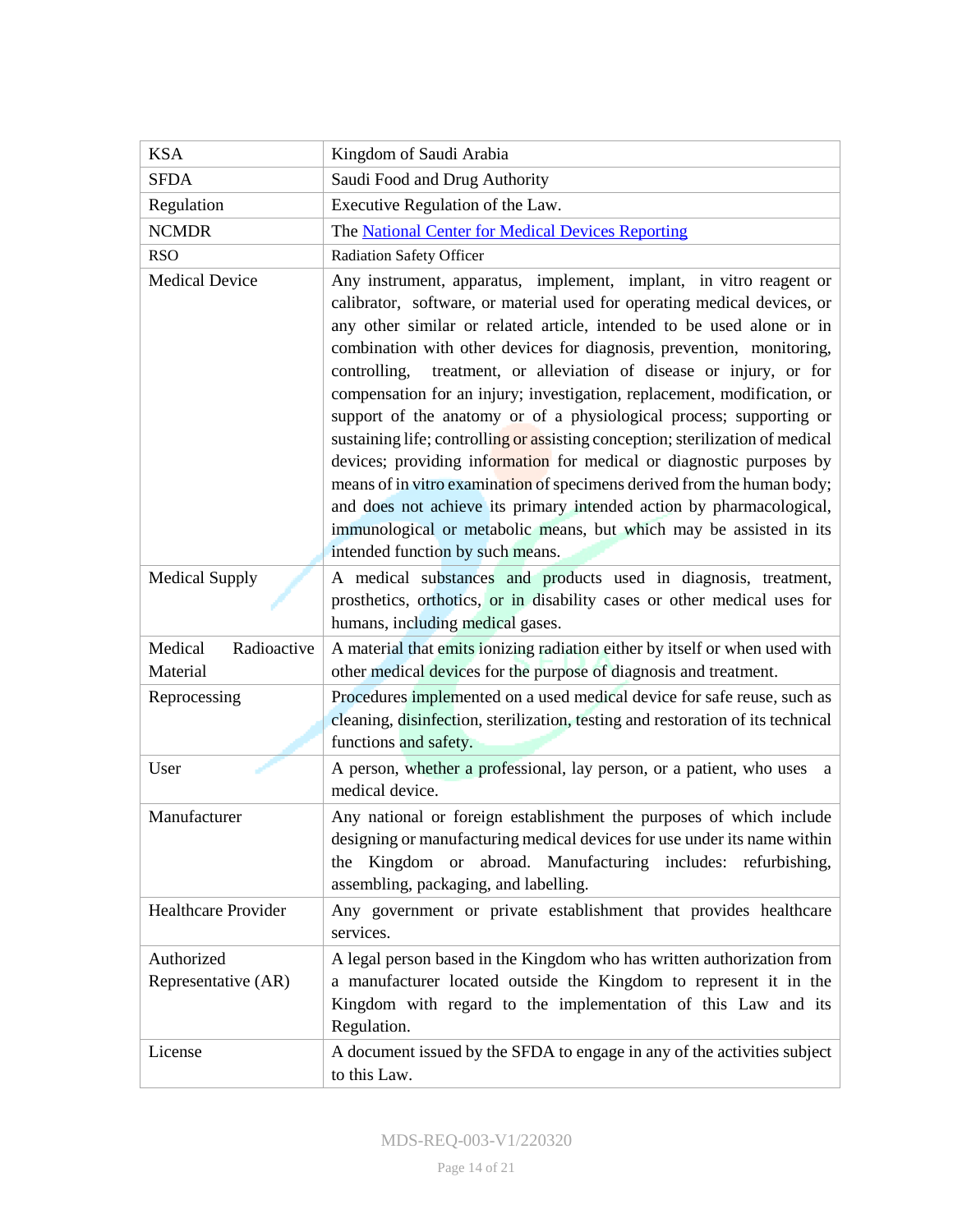| Marketing                                | A document issued by the SFDA permitting the circulation of a medical                                                                                                                                                                                                                                                                                                           |  |
|------------------------------------------|---------------------------------------------------------------------------------------------------------------------------------------------------------------------------------------------------------------------------------------------------------------------------------------------------------------------------------------------------------------------------------|--|
| Authorization                            | device in the market.                                                                                                                                                                                                                                                                                                                                                           |  |
| <b>Quality Assurance</b>                 | A set of technical tests, measurements, and calibrations approved by<br>the SFDA to verify the safety and effectiveness of radiological medical<br>device and the accuracy, and quality of images                                                                                                                                                                               |  |
| <b>Technical Regulation</b>              | Mandatory documents issued by the SFDA for medical devices which<br>specify the principles of safety, performance, and manufacturing, and<br>provide relevant instructions, including terms and symbols as well as<br>packaging and labelling requirements.                                                                                                                     |  |
| Technical and Clinical<br>Specification  | A set of criteria that determine the quality, effectiveness, and safe use of<br>a radioactive material in medical applications.                                                                                                                                                                                                                                                 |  |
| <b>Safety Alert</b>                      | A notification issued by the NCMDR indicating the risk associated with<br>a medical device and the corrective actions to be taken to mitigate the<br>associated risk Field Safety                                                                                                                                                                                               |  |
| Field Safety Corrective<br>Action (FSCA) | An action taken by the manufacturer to eliminate or reduce the risks<br>affecting the safety of a medical device.                                                                                                                                                                                                                                                               |  |
| Devices<br>Medical<br>Incidents          | Any defect, malfunction or change in the characteristics or performance<br>of a medical device that may directly or indirectly cause or contribute to<br>the death or serious injury of a user.                                                                                                                                                                                 |  |
| Medical<br>Imaging<br>Materials          | Materials used to enhance the contrast of medical imaging equipment.                                                                                                                                                                                                                                                                                                            |  |
| Advertising                              | Any written, audible or visible or other displays intended to promote<br>medical device or its technology, or to direct or indirect sale.                                                                                                                                                                                                                                       |  |
| <b>Corrective Action</b>                 | An action taken to solve nonconformity reasons for the establishment,<br>manufacture or medical device.                                                                                                                                                                                                                                                                         |  |
| Implantable Medical<br>Device            | A medical device intended to be totally surgically introduced into the<br>human body or to replace superficial/epithelial surface or the surface of<br>the eye. Including those partially or wholly absorbed and remain in place<br>after the medical surgical intervention and include those devices that<br>partially surgically introduced for a purpose of 30 days or more. |  |
| <b>Medical Gases</b>                     | Gases that are used to operate or sterilize medical devices, or that are used<br>for treatment or diagnosis while do not interact by pharmacological,<br>immunological or metabolic means to achieve its intended purpose.                                                                                                                                                      |  |
| Radiological<br>Departments              | Any department inside healthcare facilities that use radiology and medical<br>imaging devices (ionizing and non-ionizing) included, but not limited to,<br>radiology department, nuclear medicine, radiotherapy, dental radiology,<br>laser therapy and dermatology.                                                                                                            |  |
| Classified worker                        | Any worker inside health care facility that may exposed to an expected<br>annual dose of more than (1) mSv.                                                                                                                                                                                                                                                                     |  |
| Calibration                              | The required corrective adjustments to medical devices and testing<br>equipment to maintain its performance accuracy according to a standard.                                                                                                                                                                                                                                   |  |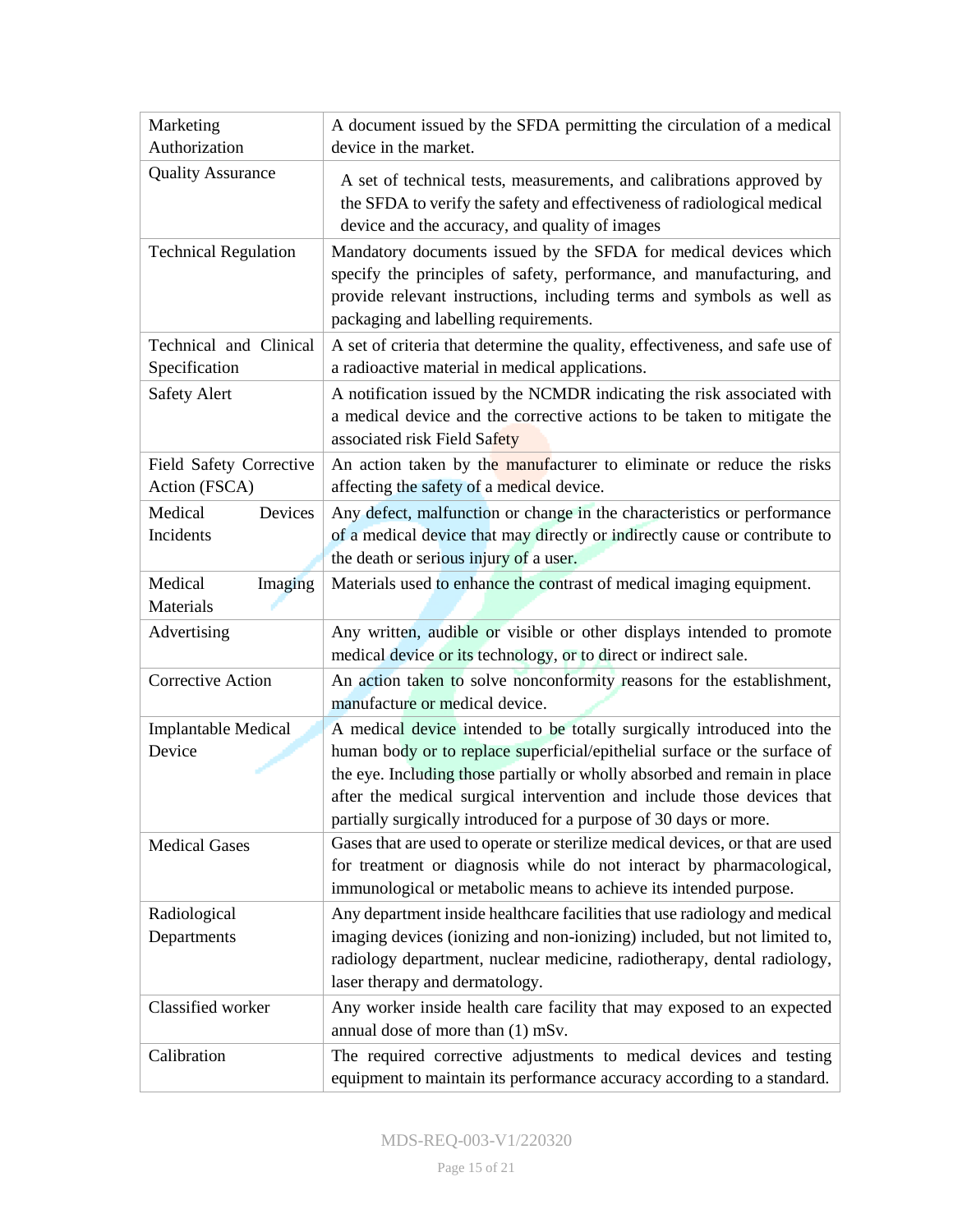<span id="page-15-0"></span>

| Testing equipment                             | The Equipment or tools used to perform functional tests or calibration for<br>medical devices.                                                                                                                                                                                                                                                                                                  |  |  |
|-----------------------------------------------|-------------------------------------------------------------------------------------------------------------------------------------------------------------------------------------------------------------------------------------------------------------------------------------------------------------------------------------------------------------------------------------------------|--|--|
| Maintenance                                   | A Computer-based software system that is used to automate processes                                                                                                                                                                                                                                                                                                                             |  |  |
| <b>Management Systems</b>                     | related to technical support of medical devices, the inventory management<br>system, corrective maintenance, periodic preventive maintenance (PPM)<br>and contracts management; and provides a wide range of data reports<br>(such as downtime, life cycle cost and inventory reports related to device<br>type, location or selected manufacturers related to the medical device<br>lifecycle. |  |  |
| <b>Corrective Maintenance</b><br>(CM)/ Repair | An unscheduled process or procedure to correct or repair malfunctions of<br>medical device or its components, including repair, restore or replace used<br>components or systems to restore safety and performance of a medical<br>device                                                                                                                                                       |  |  |
| the specialized                               | The department concerned with all issues related to the medical device                                                                                                                                                                                                                                                                                                                          |  |  |
| department in medical                         | lifecycle from purchase to disposal. This includes planning, setting                                                                                                                                                                                                                                                                                                                            |  |  |
| devices                                       | specifications, evaluation, maintenance<br>and inventory<br>technical<br>management, follow-up of supply chains and suppliers, training and other<br>related tasks.                                                                                                                                                                                                                             |  |  |
| Periodic Preventive                           | A scheduled process or procedure at specific intervals includes specific                                                                                                                                                                                                                                                                                                                        |  |  |
| Maintenance (PPM)                             | maintenance processes such as lubrication, cleaning or replacing parts that<br>are expected to wear or which have a finite life. The procedures and<br>intervals are usually specified by the manufacturer                                                                                                                                                                                      |  |  |
| Liaison Officer                               | A designated person by health care provider who works as a liaison with<br>the National Center for Medical Devices Reporting (NCMDR)                                                                                                                                                                                                                                                            |  |  |
| <b>Control Number</b>                         | A set of letters, numbers and symbols, placed on the medical device for                                                                                                                                                                                                                                                                                                                         |  |  |
|                                               | monitoring and tracking, It is included in the maintenance management                                                                                                                                                                                                                                                                                                                           |  |  |
|                                               | system database inside the health care facility.                                                                                                                                                                                                                                                                                                                                                |  |  |
|                                               |                                                                                                                                                                                                                                                                                                                                                                                                 |  |  |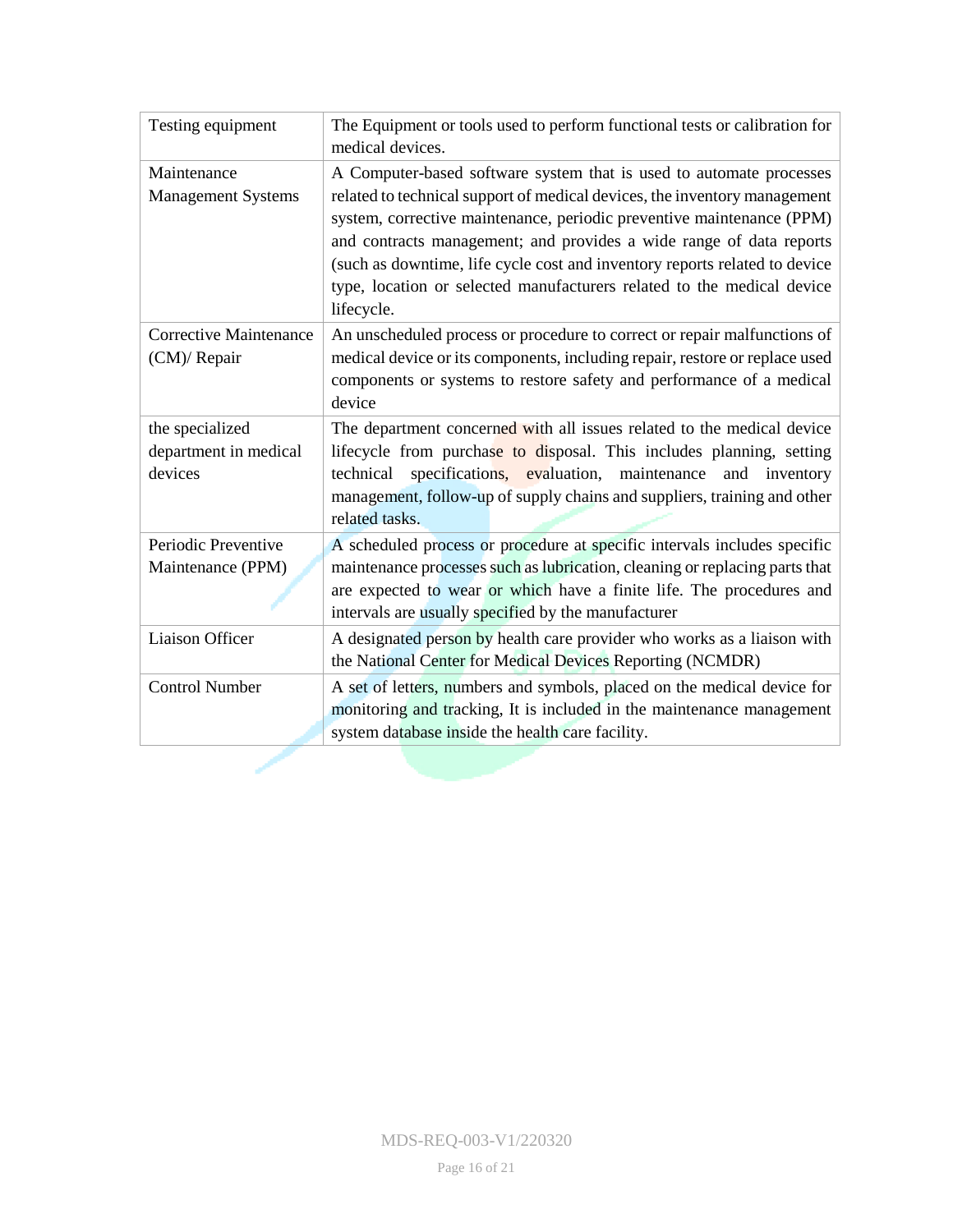## Annex (2): Storage and Transportation of Medical Devices for Healthcare Provider

| <b>Storage Area</b>                 | $\mathbf{1}$   | The storage area for medical devices should be:<br>Designed or adapted for the storage of medical devices.<br>$\circ$<br>Clean and enough space to allow cleaning and inspection<br>$\circ$<br>Equipped with thermometers/hygrometers to monitor changes in<br>O<br>temperature and/or humidity.<br>All surfaces and shelves, if applicable, should be made of or covered<br>O<br>by an impermeable material to enable proper and safe cleaning.<br>Include/contain a physically separate area for keeping damaged,<br>$\circ$<br>defect, expired, counterfeit or recalled medical devices. This area<br>should be clearly labeled and controlled to prevent the use of these<br>devices until a final decision is taken on their fate.<br>Adequately lit and ventilated.<br>O<br>Emergency plan set up and used in case of an electricity shutdown<br>O<br>(power outage). |  |
|-------------------------------------|----------------|-----------------------------------------------------------------------------------------------------------------------------------------------------------------------------------------------------------------------------------------------------------------------------------------------------------------------------------------------------------------------------------------------------------------------------------------------------------------------------------------------------------------------------------------------------------------------------------------------------------------------------------------------------------------------------------------------------------------------------------------------------------------------------------------------------------------------------------------------------------------------------|--|
| Traceability in<br>the Storage Area | $\overline{2}$ | In the case of a recall/field safety notice by the SFDA or the<br>manufacturer, the healthcare providers should be able to trace a product<br>in the storage area by its lot/batch/serial number.                                                                                                                                                                                                                                                                                                                                                                                                                                                                                                                                                                                                                                                                           |  |
|                                     | 3              | The expiry dates of medical devices in the storage area should be<br>monitored through periodic inventories to avoid unintended dispatch of<br>expired medical devices.                                                                                                                                                                                                                                                                                                                                                                                                                                                                                                                                                                                                                                                                                                     |  |
| Transportation                      | 4              | A copy of the transfer form should be sent to the department responsible<br>for medical devices to update the medical device record in order to track<br>for the purpose of maintaining, use, or future evaluation needs.                                                                                                                                                                                                                                                                                                                                                                                                                                                                                                                                                                                                                                                   |  |
|                                     | 5              | Medical devices should be transported in such a manner that does NOT<br>allow exceeding of appropriate temperature and relative humidity<br>conditions which could negatively affect the integrity and quality.                                                                                                                                                                                                                                                                                                                                                                                                                                                                                                                                                                                                                                                             |  |
|                                     | 6              | Vehicles used to transport medical devices should be properly designed<br>and equipped to ensure protection from different environmental and<br>weather conditions in which it operates.                                                                                                                                                                                                                                                                                                                                                                                                                                                                                                                                                                                                                                                                                    |  |
|                                     | $\tau$         | When the medical device needs to be disassembled and reassembled in<br>different locations, it should be done by a qualified person and under<br>conditions specified by the manufacturer's recommendations.                                                                                                                                                                                                                                                                                                                                                                                                                                                                                                                                                                                                                                                                |  |
|                                     | 8              | Medical devices should be transported and carried carefully in a manner<br>that corresponds to the special transport precautions for each medical<br>device's nature.                                                                                                                                                                                                                                                                                                                                                                                                                                                                                                                                                                                                                                                                                                       |  |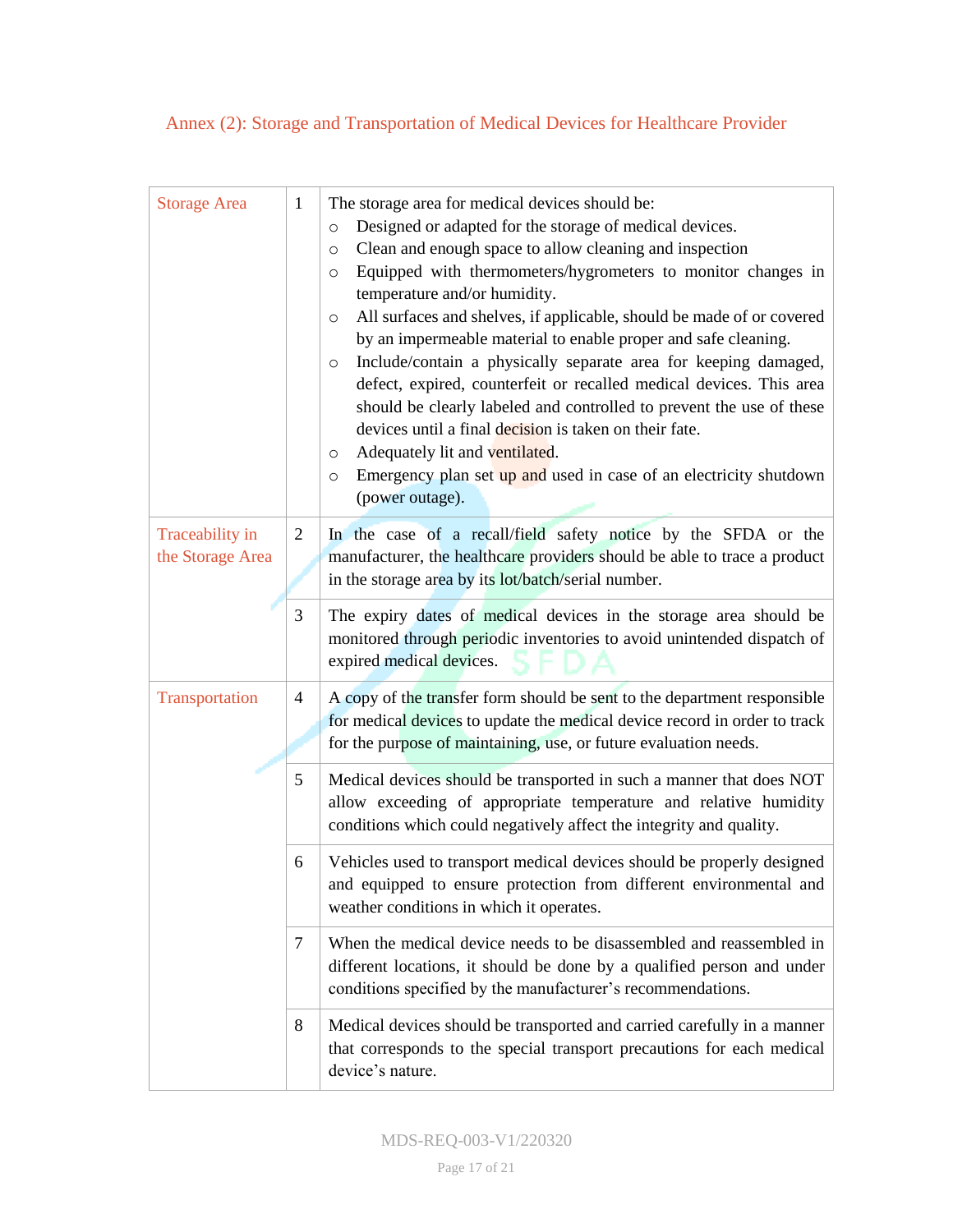|                                                 | 9  | Any case of spoilage or breakage should be reported.                                                                                                                                                                                                                                                                                                                                                                                                                                                                                                                                                                                                                                                                                                                                                                                                                                                                                                                                                                                                                                                                                                                          |  |
|-------------------------------------------------|----|-------------------------------------------------------------------------------------------------------------------------------------------------------------------------------------------------------------------------------------------------------------------------------------------------------------------------------------------------------------------------------------------------------------------------------------------------------------------------------------------------------------------------------------------------------------------------------------------------------------------------------------------------------------------------------------------------------------------------------------------------------------------------------------------------------------------------------------------------------------------------------------------------------------------------------------------------------------------------------------------------------------------------------------------------------------------------------------------------------------------------------------------------------------------------------|--|
|                                                 | 10 | The transporting vehicle or containers should be adequately suitable for<br>the intended purpose and cleaned.                                                                                                                                                                                                                                                                                                                                                                                                                                                                                                                                                                                                                                                                                                                                                                                                                                                                                                                                                                                                                                                                 |  |
| Manufacturer's<br>Instructions/<br>Requirements | 11 | Medical devices should be stored and transported under conditions<br>specified by the manufacturer's instructions/requirements to prevent<br>deterioration. These conditions might be related to one or more of the<br>following:<br>Temperature (all the medical devices should be kept during<br>$\circ$<br>storage and/or transportation at temperature ranges specified by<br>the manufacturer)<br>Moister and humidity<br>O<br>Exposure to light<br>$\circ$<br>The direction the package should face<br>$\circ$<br>The maximum number of packages stacked above each other<br>$\circ$<br>Other specific instructions/requirements<br>$\circ$<br>Note 1: If the packaging labelling do not include information about the<br>required storage and transportation conditions of a medical device,<br>healthcare providers should obtain such information from the<br>manufacturer and/or its authorized representative located within the<br>KSA.<br>Note 2: If the manufacturer does not specify the temperature values or<br>not define the storage conditions on the packaging labelling, see (Annex<br>3) to determine these values and the set of storage definitions. |  |
|                                                 |    | Note 3: Healthcare providers should monitor and periodically record<br>these conditions (such as temperature and humidity).                                                                                                                                                                                                                                                                                                                                                                                                                                                                                                                                                                                                                                                                                                                                                                                                                                                                                                                                                                                                                                                   |  |
| <b>Sterile Medical</b><br>Devices               |    | 12   In addition to manufacturer-specific instructions, medical devices that are<br>dispatched in a sterile state, should be stored and transported in a manner<br>that protect their packaging from:<br>Exposure to moisture<br>$\circ$<br>Direct sunlight<br>O<br>Damage<br>O<br>Dirt and unclean environment<br>$\circ$<br>Note: Sterile medical devices should be considered unsterile if packaging<br>loses its integrity.                                                                                                                                                                                                                                                                                                                                                                                                                                                                                                                                                                                                                                                                                                                                               |  |
| <b>Staff</b>                                    | 13 | Staff involved in the storage and transport of medical devices should:<br>Have proper knowledge about these activities, and<br>$\circ$                                                                                                                                                                                                                                                                                                                                                                                                                                                                                                                                                                                                                                                                                                                                                                                                                                                                                                                                                                                                                                        |  |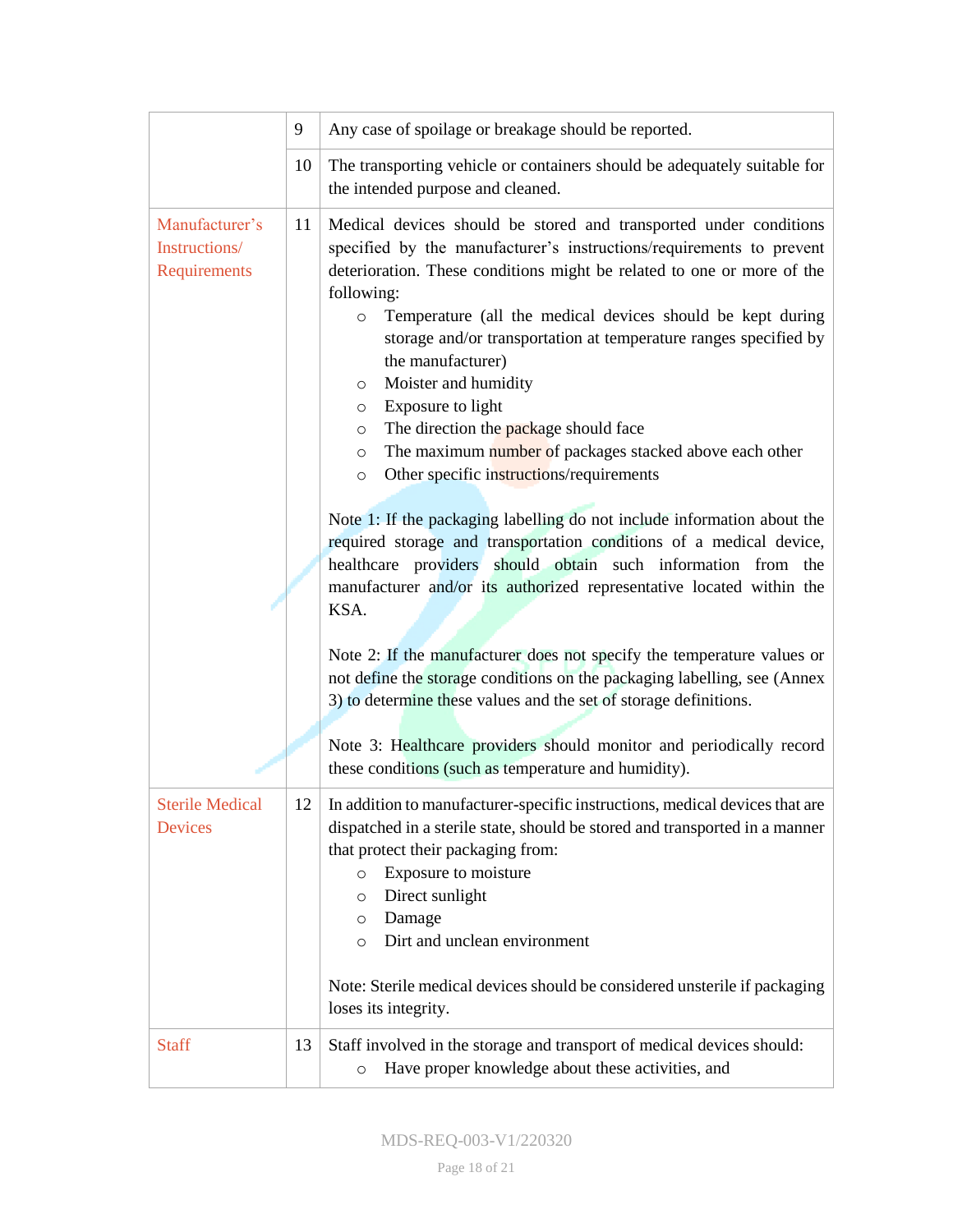|                       | Be able to deal with those devices that have different storage and<br>$\circ$<br>transportation requirements.                                                                                                                                                                                        |
|-----------------------|------------------------------------------------------------------------------------------------------------------------------------------------------------------------------------------------------------------------------------------------------------------------------------------------------|
| Written<br>Procedures | 14   Healthcare providers should have a written procedure that describes the<br>practices taken to ensure those medical devices are stored and transported<br>based on the manufacturer's instructions/requirements. The written<br>procedure ideally should be part of a quality management system. |



MDS-REQ-003-V1/220320

Page 19 of 21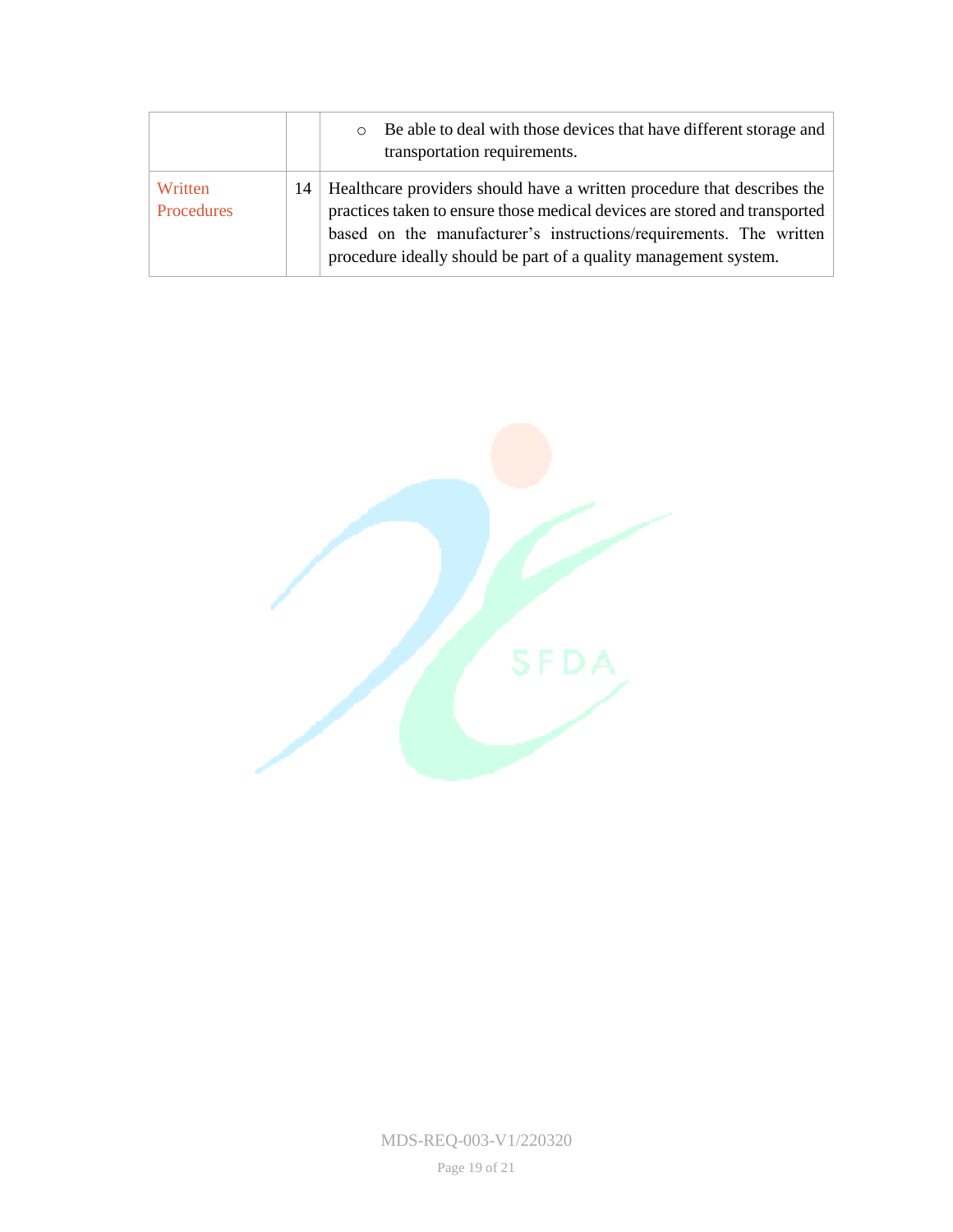| ON THE LABELLING                  | <b>GUIDANCE VALUES</b>                                                       |
|-----------------------------------|------------------------------------------------------------------------------|
| Freezer                           | The temperatures are between -20 $^{\circ}$ C and -10 $^{\circ}$ C           |
| Refrigerator                      | The temperatures are between $2^{\circ}$ C and $8^{\circ}$ C                 |
| Cold Place                        | The temperatures do NOT exceed 8 °C                                          |
| Cool place                        | The temperatures are between $8^{\circ}$ C and 15 $^{\circ}$ C               |
| Room temperature                  | The temperatures are between 15 $\degree$ C and 30 $\degree$ C               |
| Warm place                        | The temperatures are between 30 $^{\circ}$ C and 40 $^{\circ}$ C             |
| <b>Excessive</b> heat             | The temperature are above 40 $^{\circ}$ C                                    |
| Do not store over 30 °C           | The temperatures are between $+2$ °C to $+30$ °C                             |
| Do not store over $25^{\circ}$ C  | The temperatures are between $+2$ °C to $+25$ °C                             |
| Do not store over 15 $^{\circ}$ C | The temperatures are between $+2$ °C to $+15$ °C                             |
| Do not store over $8^{\circ}$ C   | The temperatures are between $+2$ °C to $+8$ °C                              |
| Do not store below $8 °C$         | The temperatures are between $+8$ °C to $+25$ °C                             |
| Protect from moisture             | No more than 60% relative humidity in normal store                           |
|                                   | conditions; to be provided to the user in a moisture-<br>resistant container |
| Protect from light                | To be made available to the user in a light-resistant                        |
|                                   | container                                                                    |

**CONTAIN** 

## <span id="page-19-0"></span>Annex (3): Temperature Rates Related to Medical Devices Storage Conditions